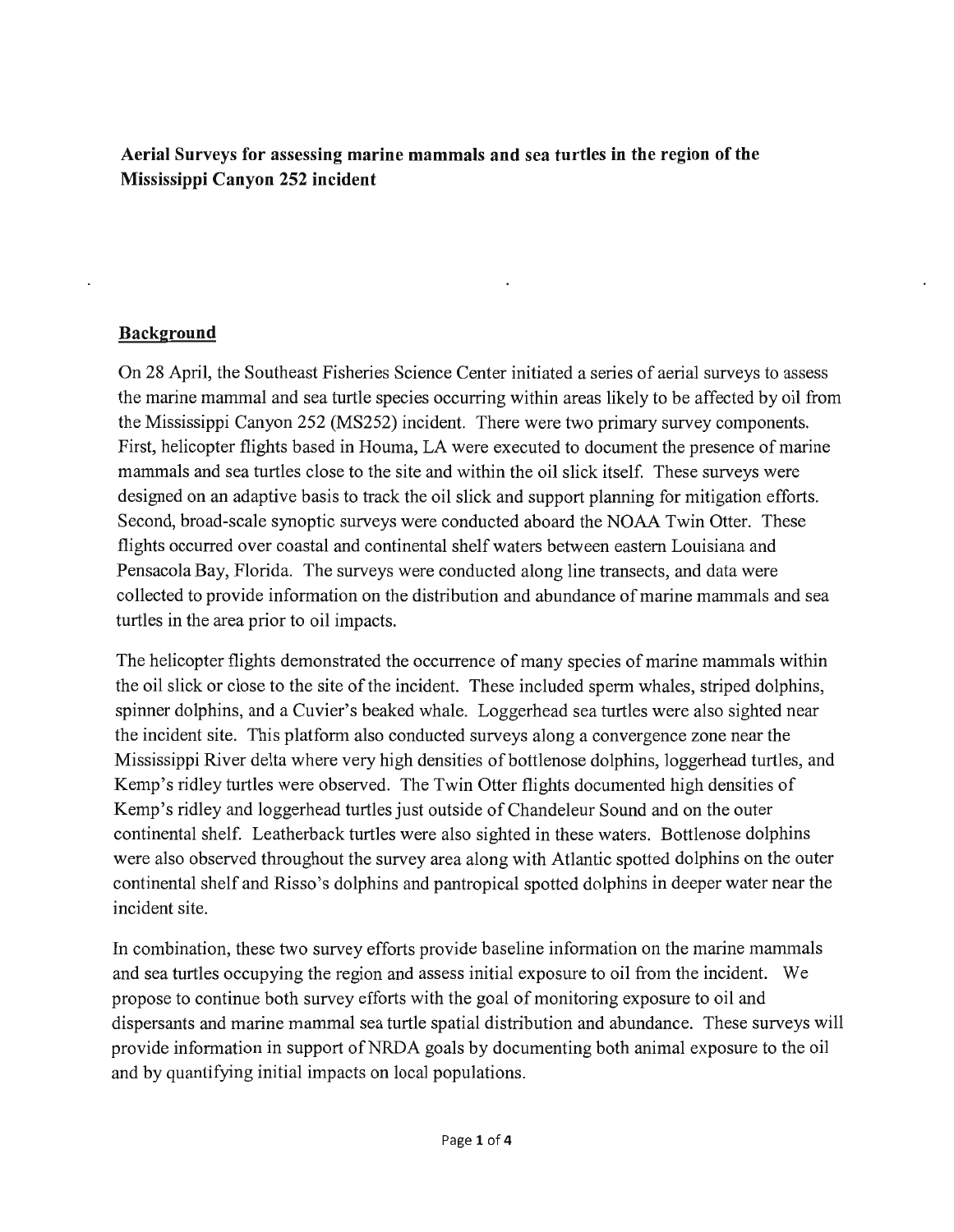#### **Survey Methods**

The helicopter flights will continue to focus on the deep water areas near the incident site and in regions directly affected by oil. The helicopter will carry 2-3 trained observers and will fly at an altitude of 600 feet at speeds <100 knots. The trackline of the survey will be designed on an adaptive basis to respond to changes in the location of the oil slick near the incident site. Data will be recorded on the location, numbers, and identification of each marine mammal and turtle sighted. All animals will be documented with still photographs and video to the greatest extent that conditions allow. Video will be used to document behavior. These observations will be georeferenced and time-stamped. Flights will occur when winds near the spill are <20 knots. The initial target is 3 flights per week but the schedule is flexible due to weather and the nature and effectiveness of oil spill response actions. Flexibility in these localized, targeted flights are necessary to respond to the dynamic nature of the spill.

The twin otter flights will be conducted along predetermined tracklines focusing on the coastal waters including Mississippi Sound, Chandeleur Sound, and Barataria Bay and adjacent continental shelf waters. The surveys will be conducted at 600 feet and a speed of 100 knots. The survey team consists of 3 observers and a data recorder. Two observers will be stationed at bubble windows in the forward part of the aircraft that allow visibility directly beneath the aircraft. A third observer will be stationed in a downward looking belly window. Data are entered into an computer data entry program that continuously records location, environmental conditions (e.g., sea state, water color, glare), and sea surface temperature from an optical probe. All marine mammal and sea turtles sightings will be recorded along with sightings of birds, fish, and vessels. The occurrence and appearance of oil will also be recorded. The data will be collected in a manner to allow estimation of the absolute abundance of observed species in the survey area. Flights will be conducted over 3-4 days at intervals of every two weeks. Flights will be limited to days when winds are <15 knots.

## **Outcomes**

The helicopter flights will directly document the exposure of the diverse marine mammal community of the Mississippi canyon area to impacts from the oil spill. In addition, the flights will allow documentation of acute adverse effects, if any, through behavioral changes or distribution shifts. Data collected from the Twin Otter flights will allow quantitative estimation of the abundance and spatial distribution of marine mammals and sea turtles within the surveyed area. These data can be used to infer broadscale changes in population size or shifts in spatial distribution and thereby directly quantify potential impacts of the incident on these protected species.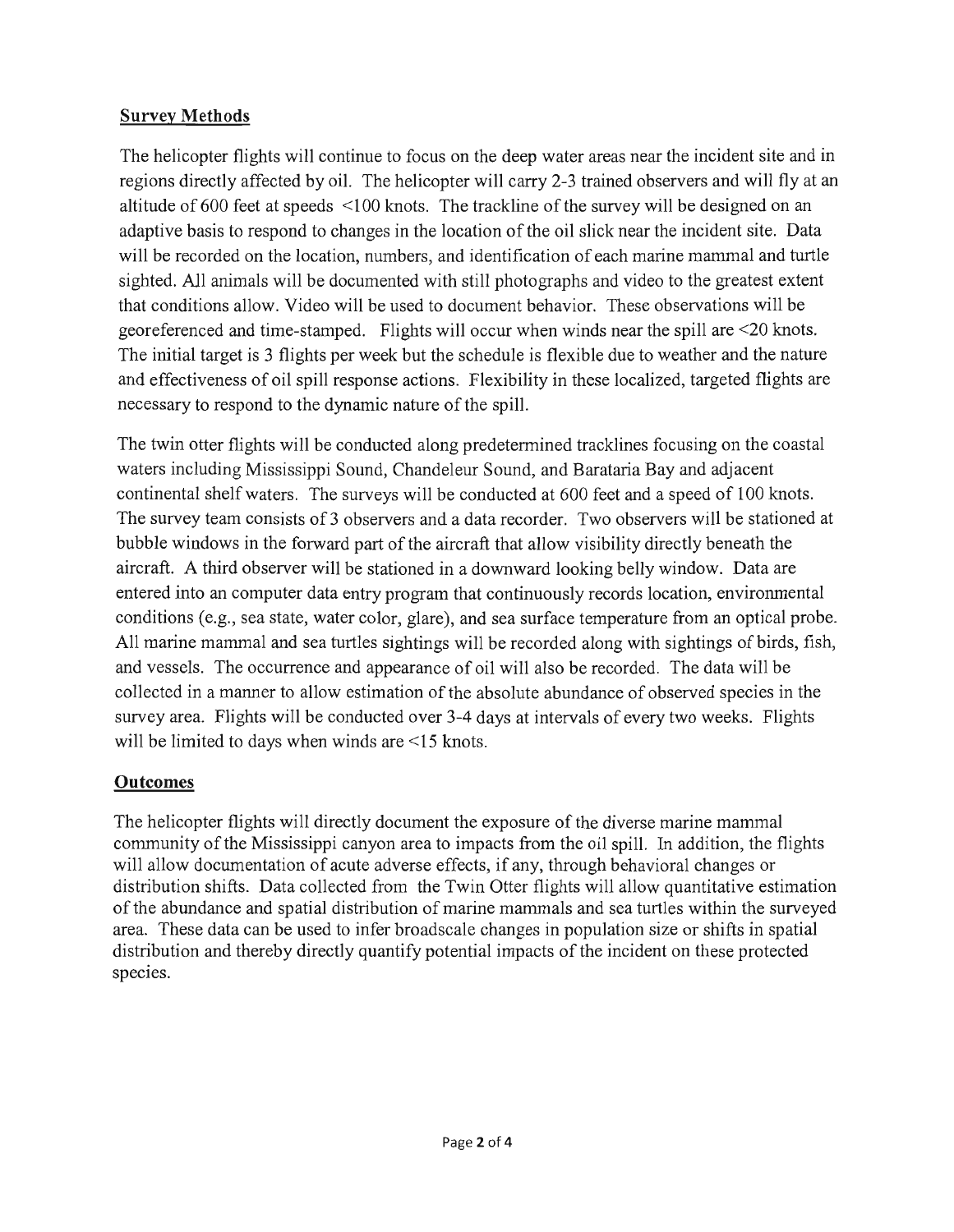## **Aerial Surveys for assessing marine mammals and sea turtles in the region of the Mississippi Canyon 252 incident**

Approval of this work plan is for the purposes of obtaining data for the Natural Resources Damage Assessment. Parties each reserve its right to produce its own independent interpretation and analysis of any data collected pursuant to this work plan.

**APPROVED:** 

C1: ~entrulve . **Date** 

BP Representative:

L.

 $\hat{C}$  $\overline{\phantom{0}}$ 

**Date**